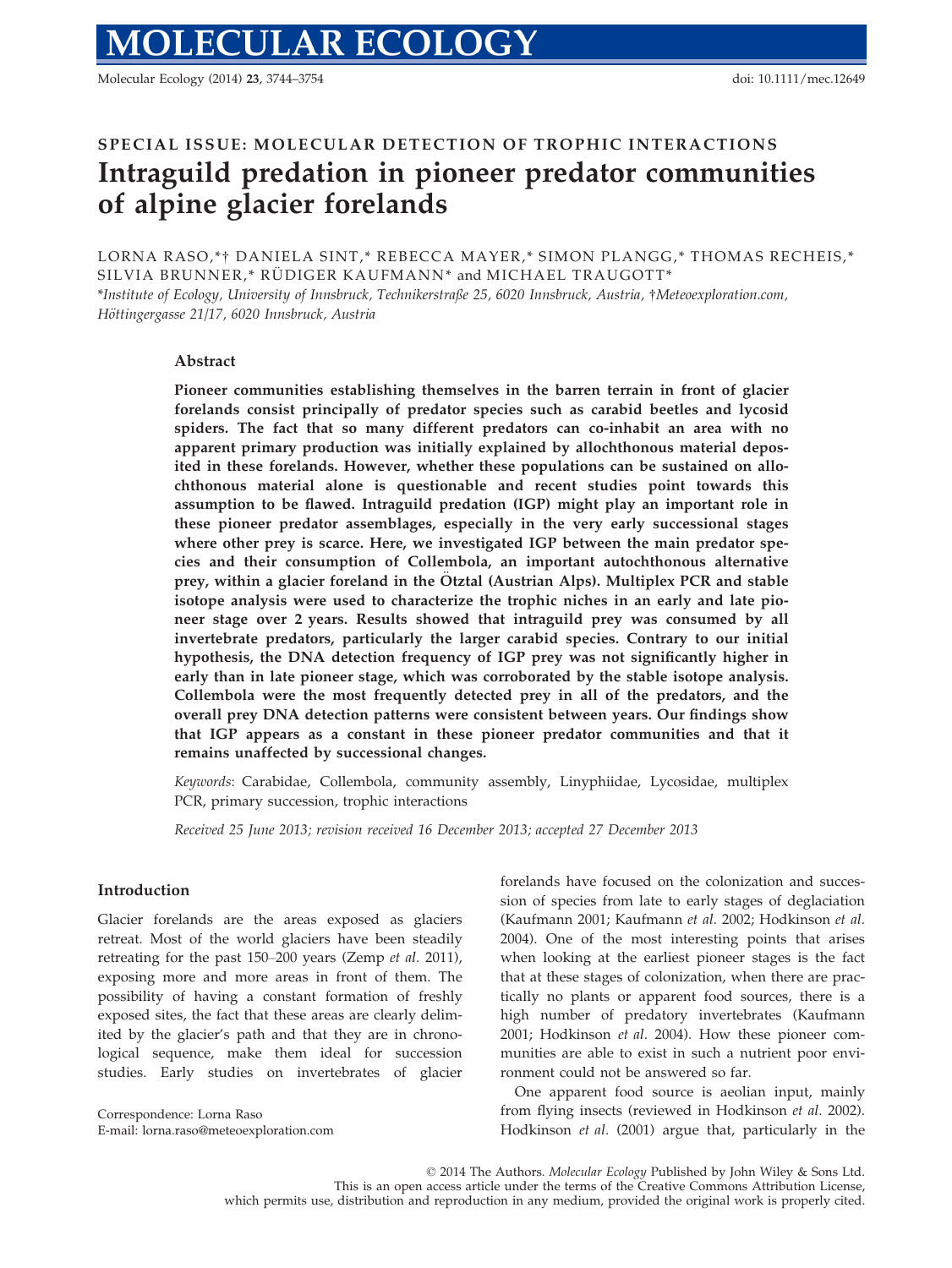Arctic islands of Spitsbergen, this could be one of the largest sources of nutrient input, as linyphiid spiders are able to trap these flying insects in webs that cover large areas of the forelands. However, Hawes (2008) found aeolian fallout to be composed primarily of organic detritus and points out that major aeolian fallout of arthropods may be rare events. Furthermore, not all glacier foreland systems appear to have high densities of linyphiid spiders as the ones in Spitsbergen which can capture this aeolian nutrient input. For example, alpine glacier forelands tend to be dominated by carabid beetles and lycosid spiders as the main predators in the earliest stages (Kaufmann 2001; Gobbi et al. 2006, 2007).

König et al. (2011) studied the food web of the glacier foreland arthropod community in the Rotmoos valley in the Austrian Alps using stable isotope analysis. They concluded that 2–34 years after deglaciation, predator diet was composed principally of decomposers (collembolans) whereas an increase in cannibalism or intraguild predation was suggested by their data for later stages. Collembola, an important food source for invertebrate predators (Bilde et al. 2000; Agustí et al. 2003; Eitzinger & Traugott 2011), are already present close to glacier snouts, and they appear throughout the glacier foreland (Kaufmann et al. 2002; König et al. 2011). However, as König et al. (2011) suggest, these detritivores are not necessarily the only food sources of the main predators, which might also consume other predatory species. This so-called intraguild predation (IGP) combines competition and predation, as species from the same feeding guild feed on each other (Polis et al. 1989). Invertebrate generalist predators typically display IGP, and it has been studied extensively in relation to biological control as it can diminish pest regulation under certain circumstances (Rosenheim et al. 1995; Hodge 1999; Janssen et al. 2006; Traugott et al. 2012; Davey et al. 2013). Polis & McCormick (1987) found that in scorpion populations, IGP increased when food availability was low. This gives survivors a double advantage, as are they not only feeding but also reducing the number of competitors. It can therefore be expected that IGP is high in the earliest predator assemblages of the glacier forelands, when the community is composed of opportunistic predators, vegetation is absent, and other food sources are scarce. In the later pioneer stages, with an initial vegetation already present, the increase in alternative prey should lead to a reduction in IGP. In this study, we tested this hypothesis in two consecutive years by assessing the levels of IGP within a community of pioneer predators occurring in the glacier foreland of the Rotmoosferner, situated in the Ötztal valley in Austria. The macroinvertebrate predator community at the glacier edge comprises carabid beetles, wolf and

linyphiid spiders as well as one species of harvestman (Kaufmann 2001).

Molecular techniques have become one of the methods of choice when looking at feeding interactions among invertebrates (Symondson 2002; Greenstone & Shufran 2003; Pompanon et al. 2012; Traugott et al. 2013). Problems associated with classical gut content analysis such as the difficulty to identify partially digested or soft-bodied prey, predators that are fluid feeders or small, can be overcome with molecular methods (Sheppard & Harwood 2005). Multiplex PCR enables to screen large numbers of dietary samples simultaneously for several prey taxa, using speciesand/or group-specific primers (Harper et al. 2005; Sint et al. 2012). Marrying molecular methods to stable isotope analysis makes it possible to get the best of both worlds: detailed information from the DNA-approach together with an assessment of the assimilation of broader categories of resources and the trophic level of the consumers which is reflected in the animals' carbon and nitrogen signatures, respectively (Carreon-Martinez & Heath 2010; Hardy et al. 2010; Traugott et al. 2013).

During 2009 and 2010, we analysed predator isotopic signatures as well as the consumption of intraguild and collembolan prey in the arthropod predators. Early (≤7 years ice-free) and late (12–20 years ice-free) pioneer stages were compared in the Rotmoos glacier foreland to address three questions:

1 Is the detection frequency for IGP higher in the early than in the late pioneer stage?

It would be plausible to hypothesize that as between early and late pioneer stages there are differences in the available food resources and in the arthropod community composition, entailing effects on the magnitude of IGP. For example, in the late pioneer stage, a higher abundance and higher diversity of alternative prey are expected due to an increased plant cover and consequently increased availability of detritus, thereby reducing IGP between predators.

2 Compared to the predation on Collembola, is IGP a frequent feeding interaction for these predators and is the interaction symmetrical or asymmetrical?

In this study, we compare the frequency of IGP to predation rates on Collembola, the latter being an example of a probably important prey group for the pioneer predators (see above). Furthermore, IGP can be either symmetrical (all predators feed on each other) or asymmetrical in case certain intraguild predators consume other predators (so-called intraguild prey) and when the latter do not feed on the former (Polis et al. 1989).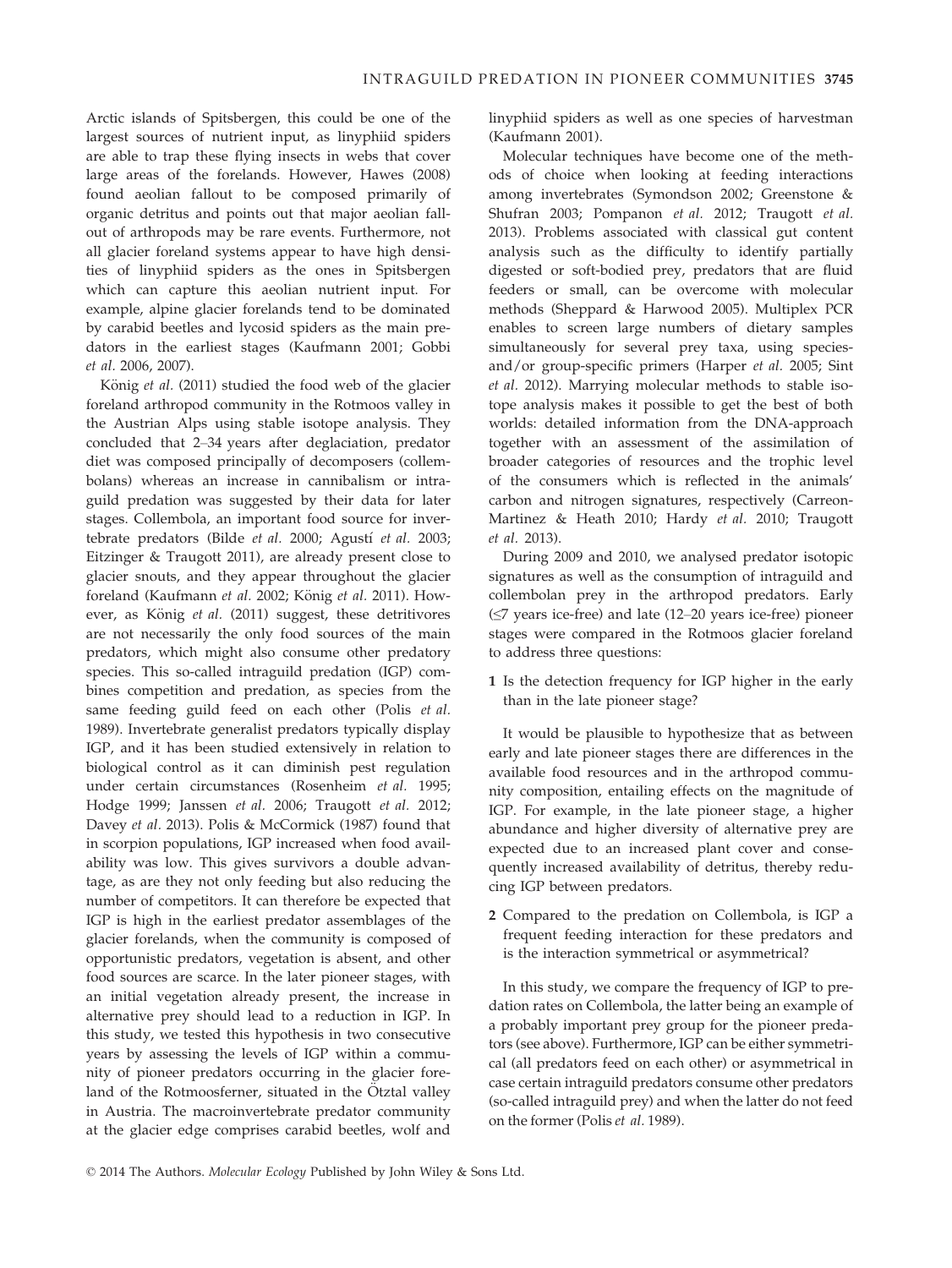3 Do the predator species utilize similar intraguild prey or do they occupy their own trophic niche?

The carabid and arachnid predator species in the glacier foreland are likely to have a different prey choice due to a taxon-specific feeding behaviour. However, due to a comparably small pool of available prey, the predator taxa might be forced to utilize the resources in a similar way and consequently occupy a similar feeding niche. Here, we look at this aspect by comparing niche overlap in IGP and collembolan prey among carabid beetles and arachnids in both early and late pioneer stages.

# Materials and methods

#### Study site

The Rotmoos glacier valley is northwest facing in the upper Ötztal valley near Obergurgl, Tyrol, Austria (46.826 N, 11.046 E). Two areas were chosen for study: the area representing the early pioneer stage was closest to the glacier (0–70 m), has been ice-free for the last 0–7 years, is at an average altitude of 2436 m a.s.l. and covers an area of approximately  $7500 \text{ m}^2$ . Vegetation was scarce (overall cover 2%), and the area is irregular terrain, covered with inorganic material ranging from fine sand to large boulders. The area representing the late pioneer stage was 100–150 m away from the glacier, has been ice-free for the last 12–20 years, is at an average altitude of 2418 m a.s.l. and covers an area of approximately  $6000 \text{ m}^2$ . Vegetation cover was on average 15% and is thus greater than in the early pioneer stage, and it also had a more stabilized substrate with a higher diversity of habitats such as fine-grained deposits from the glacier outflow. Both pioneer stages represent the earliest stage of plant succession according to Nagl & Erschbamer (2010), typical pioneer species are Linaria alpina, Saxifraga oppositifolia and S. aizoides.

#### Fieldwork

The two pioneer sites in the Rotmoostal foreland were sampled for two consecutive years during the summer at the beginning of the snow-free period from the 4th of July to the 13th of August 2009 and from the 7th of July to the 10th of August 2010. Two grids of pitfall traps were set up with 10 m spacing between traps in the compass directions, one with 75 traps in the early pioneer stage and another one with 53 traps in the late pioneer stage. The reason for the disparity in number was we tried to ensure that the traps covered the valley floor between the side moraines the Rotmoos glacier left behind when retreating, resulting in different areas

being covered. The pitfall traps were made by placing two plastic cups (diameter 9 cm), one inside the other, in a hole dug in the ground. The outer cup was used to maintain the trap hole in the ground when the inner cup was removed to empty the caught arthropods. The rim of the cups was at ground level and each trap had some wood chip added to it so as to provide cover for the trapped individuals. A flat stone, taken from the surroundings, was placed above the trap, leaving a space of approximately 5 cm so that arthropods were able to crawl in while ensuring the trap was protected from rain. Each area was sampled on alternative days. On the days in which there was no sampling, the traps were inactivated by placing a small piece of netting, which hung down the side of the trap, providing an escape route for accidental catches. Traps were left open for  $24 \pm 1$  h and all trapped invertebrates were collected alive. Linyphiid spiders were not common in the traps, so extra samples were collected manually. In 2009, six wet pitfall traps (diameter 7 cm) per pioneer stage were installed adjacent to the trapping grid to record the activity of epigaeic arthropods. Traps were filled with 50% ethylene glycol and emptied fortnightly at 31 July and 14 August 2009. The caught arthropods were transferred to ethanol and identified to the lowest taxonomic level possible.

All the arachnids and carabid beetles collected in the field were placed individually in reaction tubes inside cooling bags and transported to the laboratory in the Alpine Research Centre in Obergurgl. Catches were dominated by four carabids (Nebria germari, Nebria jockischii, Nebria rufescens and Oreonebria castanea), two lycosids (Pardosa nigra and Pardosa saturatior), several linyphiids and one species of harvestman (Mitopus glacialis). All of these arthropods were used for dietary analysis and identified alive, except for the two species of wolf spiders which were assigned as Pardosa spp. and the linyphiid spiders which were identified at family level only. On arrival, all beetles were transferred to 150-mL beakers with damp tissue paper and placed in a 4 °C fridge. The reaction tubes in which carabid beetles had been transported were checked for regurgitates or faeces (a common occurrence). If a regurgitate was present,  $435 \mu L$  of TES (0.1 mol TRIS, pH 8, 10 mmol EDTA, 2% sodium dodecyl sulphate) buffer and  $5 \mu L$  of proteinase K (20% conc.) were added and the samples were stored at  $-24$  °C. All spiders and harvestmen were numbered separately, and even numbers were frozen at  $-24$  °C while the remaining odd numbered arachnids were stored in the beakers with damp tissue paper at 4 °C. In 2010, five lycosid spiders and eight individuals of each of the four species of carabid beetles (exception N. rufescens 10 individuals for late pioneer stage) where frozen from each pioneer stadium for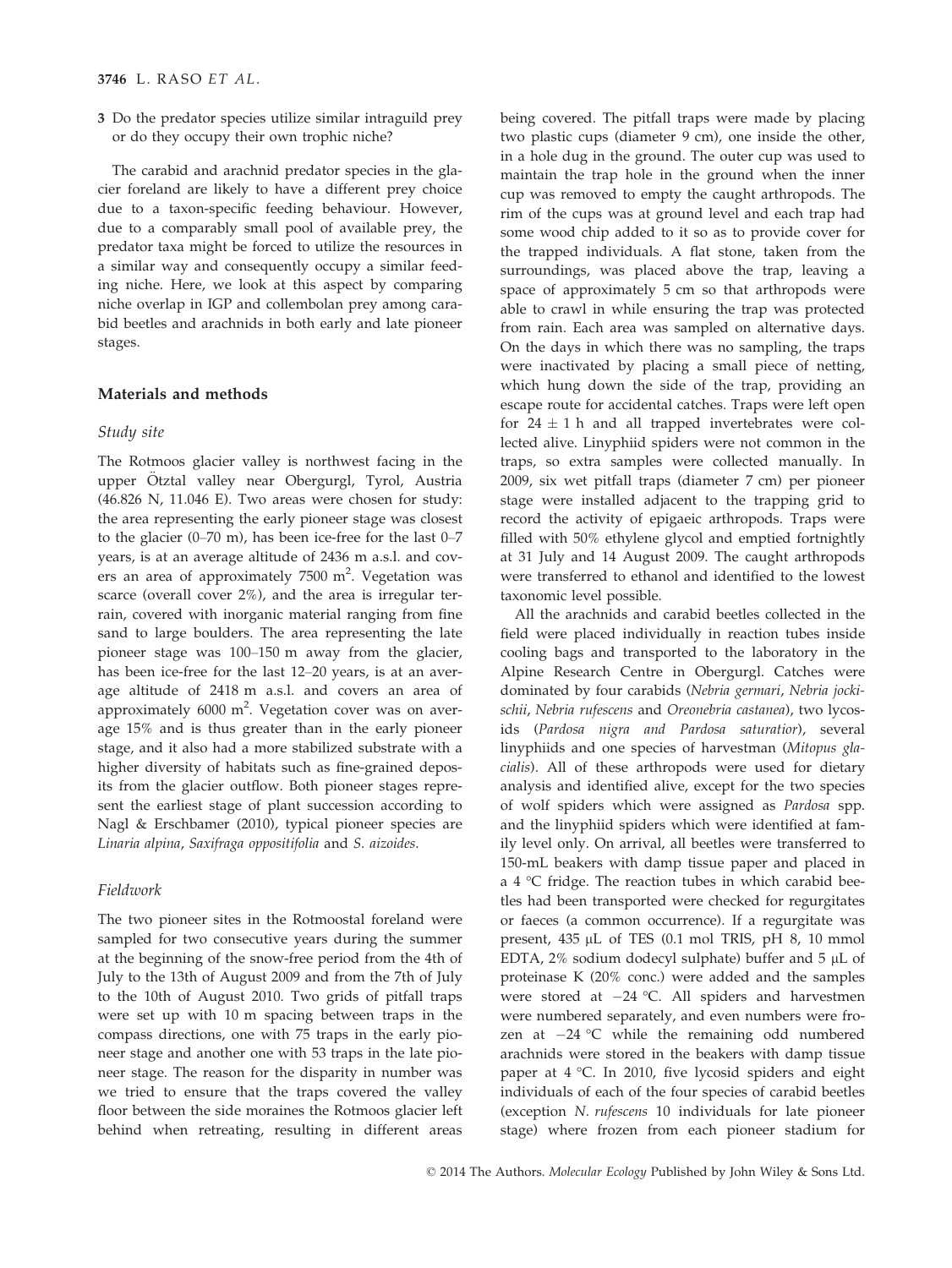stable isotope analysis. All live animals were released the next day in the areas where they had been taken from.

#### DNA extraction and molecular analysis

DNA was extracted from all samples using a CTABbased technique as described by Juen & Traugott (2005), although alterations were made depending on the nature of the samples. Spiders were homogenized in the same type of lysis buffer as the beetle regurgitates (see above) using 2-mm glass balls and a Precellys 24 tissue homogenizer (PEQLAB, Erlangen, Germany). All samples were incubated at 56 °C, beetle regurgitates for 3 h and spiders overnight, followed by the CTAB extraction protocol. Two extraction negative controls were included in each batch of 30 samples to check for carry-over contamination. The DNA extracts of the lycosid spiders contained inhibiting substances after the CTAB extraction; therefore, they were additionally subjected to the QIAquick PCR Purification Kit (Qiagen). All spider and regurgitate extracts were tested for prey DNA using a multiplex PCR system described in detail in Sint et al. (2012). This assay targeted intraguild (the four carabid species, M. glacialis and Pardosa spp.) and extraguild prey via a group-specific primer for Collembola. High concentrations of predator DNA, which are usually present in whole-body DNA extracts, can decrease the detection sensitivity of prey DNA when the multiplex PCR contains a primer pair targeting the predator (Traugott & Symondson 2008). In the current study, this situation applies to the lycosid spider samples; therefore, the concentration of the primer pair for Pardosa spp. was reduced from  $0.2$  to  $0.04$   $\mu$ M for testing the lycosid samples. As the beetle regurgitates contained significantly less consumer DNA compared to full body extracts of the wolf spiders, no negative effect on prey detection was expected and the primer concentration for the respective predator was left unaltered.

### Stable isotope analysis

Carabid beetles and wolf spiders were also examined using stable isotope analysis. Wing covers from N. germari, N. jockischii, O. castanea and N. rufescens were dissected and used for stable isotope analysis. Gratton & Forbes (2006) found that different body parts can give different signatures. Wing covers were chosen after preliminary tests were made using wing covers, wings (N. jockischii and N. rufescens) and legs, and finding that similar results were obtained with all three body parts. Pardosa spp. had the outer segments of the legs removed (patella, tibia, tarsus and metatarsus) so as to ensure there was no contamination from the gut extending into the coxa and femur. All body parts were dissected with great care to ensure no cross-contamination between samples. Samples were then dried at 60 °C for a minimum of 48 h and weighed into tin capsules to the nearest 0.001 mg. Isotopic content in  $^{13}$ C and 15N was analysed in each sample by the Kompetenzzentrum Stabile Isotope, Forschungszentrum Waldökosysteme, University of Göttingen (Germany). Pee Dee Belemnite marine limestone (PDB) for  $^{13}C$  and atmospheric nitrogen for  $15N$  served as the primary standard; every four samples one acetanilide  $(C_8H_9NO)$ sample was added for internal calibration. The mean standard deviation of samples of 10–200 mg N, representing the range of nitrogen in our samples, was  $0.15\%$  (Werner *et al.* 1999). Isotopic abundance is expressed by the isotopic ratio,  $\delta X$  ( $\%$ ) = ( $R_{\text{sample}}$  –  $R_{\text{standard}}$ )/ $R_{\text{standard}} \times 1000$ , where X represents <sup>13</sup>C and <sup>15</sup>N, and R<sub>sample</sub> and R<sub>standard</sub> represent the <sup>13</sup>C/<sup>12</sup>C and <sup>15</sup>N/<sup>14</sup>N ratios of the sample and standard, respectively.

#### Statistical analysis

Differences in prey DNA detection rates were compared between the predators in the early and late pioneer stages and between years 2009/2010 by calculating the 95% confidence interval using the exact binomial test (Clopper & Pearson 1934). The 'exact' method of Clopper and Pearson has often been regarded as definitive; it eliminates both aberrations and guarantees strict conservatism (Newcombe 1998). DNA detection rates were pooled for each predator taxon and were compared between years and areas. Nonoverlapping confidence intervals were interpreted as significant differences at  $P < 0.05$ . Fisher's exact test, which has no restrictions for small data samples (e.g. Agresti 2002), was used to test for significant differences between specific feeding links in the early and late pioneer stages.

Niche overlap was calculated by using Pianka's index:

$$
O_{jk} = \sum \frac{p_{ij}p_{ik}}{\left(\sum p_{ij}^2 p_{ik}^2\right)^{\frac{1}{2}}}
$$
 (1)

where  $p_{ii}$  and  $p_{ik}$  are the frequency of occurrence of prey item  $i$  in the diet of species  $j$  and  $k$ , respectively (Pianka 1973). Pianka's index gives a measure for the relative amount of niche overlap. The niche occupied by each species is compared for each species against each other. Values of 1.0 indicate that they occupy the same niche (share exactly the same resources), and values of 0.0 mean that there is no similarity in the niche occupied (they share no resources). When calculating Pianka's index, the data were pooled for 2009 and 2010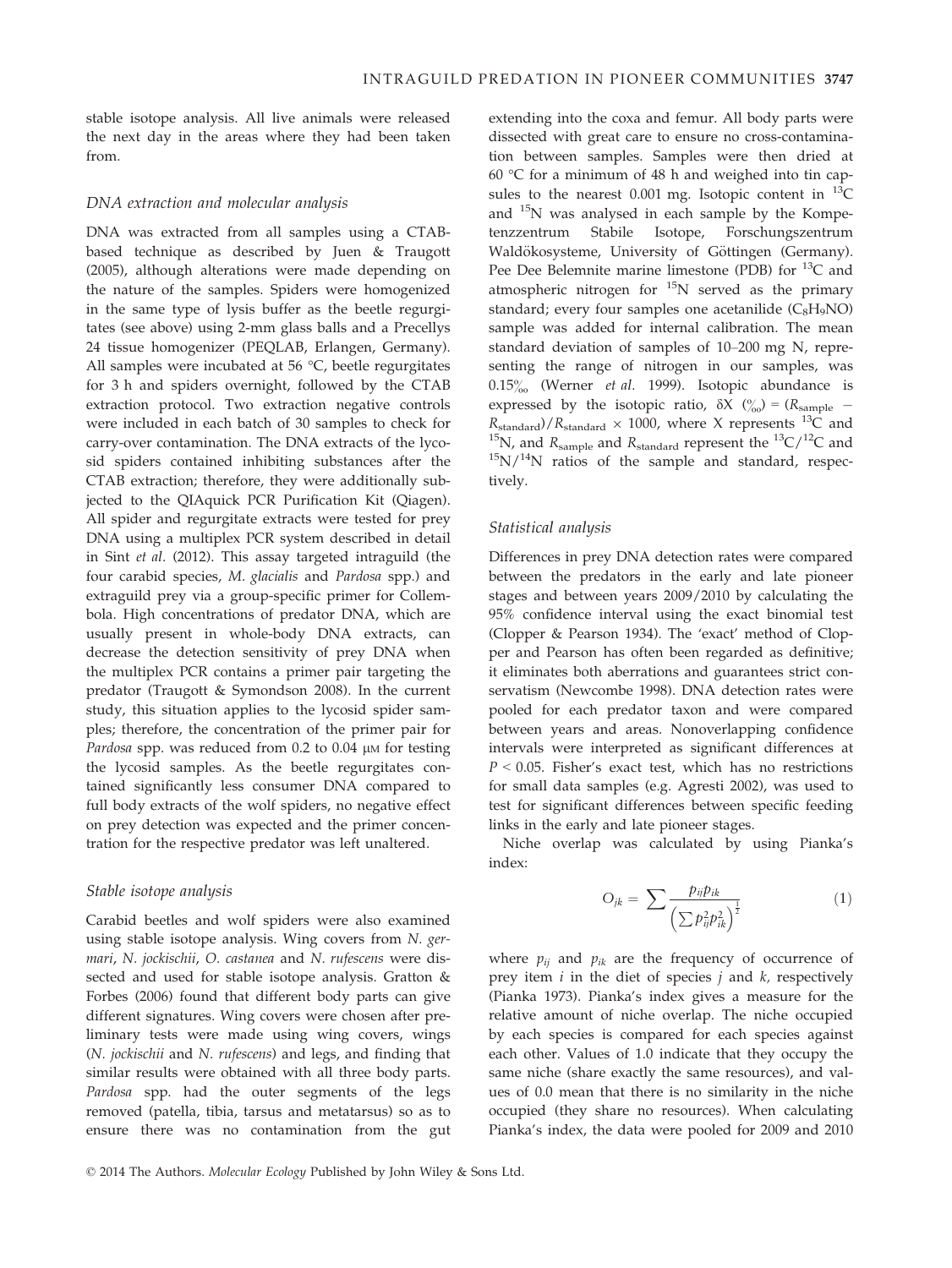and the prey DNA detection frequencies were used for the calculation. Note that the detection frequencies used here do not sum up to 100%, and therefore, this is not exactly Pianka's index for diet composition which, however, does not impair its meaning as an overlap index.

To look at the species niche overlaps, a dendrogram from UPGMA-clustering was arranged according to ordination axis 1 from a principal coordinate analysis (PCO). The correlation of the ordination axis with the prey items is also represented. Mean values of  $^{13}C$  and <sup>15</sup>N were compared between species with ANOVA (post hoc contrasts Bonferroni corrected), and Levene's test was used to check the stable isotope data for homoscedasticity between species. Pairwise F-tests (Bonferroni corrected) were conducted post hoc to identify heteroscedastic groups. Graphs and statistical analyses were conducted using R (R Development Core Team 2012), MVSP 3 (used for cluster analysis, Kovach Computing Services 2010), CANOCO 5 (used for PCO, Biometris & Smilauer 2012) and IBM SPSS Statistics 20.

## Results

The average catch  $(\pm$ SEM) of ground-dwelling arthropods in early/late pioneer stage per wet pitfall trap and day was the following: Nebria germari  $0.93 \pm 0.12$ /  $0.31 \pm 0.11$ , N. jockischii  $0.26 \pm 0.14/0.28 \pm 0.22$ , N. rufescens  $0.00 \pm 0.00/0.012 \pm 0.012$ , Oreonebria castanea  $1.09 \pm 0.19/1.37 \pm 0.66$ , other Carabidae  $0.07 \pm 0.05/$  $0.32 \pm 0.14$ , other beetles  $0.08 \pm 0.03/0.48 \pm 0.15$ , beetle larvae  $0.04 \pm 0.02/0.04 \pm 0.03$ , Pardosa spp.  $0.29 \pm 0.08/$  $0.27 \pm 0.05$ , Mitopus glacialis  $0.20 \pm 0.04/0.20 \pm 0.08$ , Linyphiidae  $0.018 \pm 0.012/0.071 \pm 0.016$ , Diptera 0.41  $\pm$  0.10/0.73  $\pm$  0.13, Plecoptera 0.006  $\pm$  0.006/0.226  $\pm$  0.149, Collembola 9.83  $\pm$  1.32/2.21  $\pm$  0.80 and Acari  $0.23 \pm 0.05/1.18 \pm 0.34.$ 

The prey DNA detection rates showed a consistent pattern between years with all predators having Collembola as the most frequently detected component of their diet with detection rates ranging between 35% and 90% (Fig. 1). Collembola were detected significantly more often than other prey in the diets of all the predators except for N. jockischii and N. rufescens. Pardosa spp. DNA was present in the diets of all the Nebria species, and especially in N. rufescens and N. jockischii, a high percentage of the tested specimens (25–60%) contained this type of prey, being the most common intraguild prey item found (with the exception of N. jockischii in the late pioneer stage in 2009; Fig. 1). However, in the wolf spiders, the most frequently detected DNA was from Collembola with only a small percentage of the individuals testing positive for intraguild prey, that is, the four carabid species (Fig. 1). Nebria rufescens and N. jockischii were the two species with the highest

detection frequency of intraguild DNA in their regurgitates, particularly in 2009. In linyphiid spiders, Collembola DNA was detected more often in relation to intraguild prey than in any other predator species, that is, very few individuals contained wolf spider or carabid DNA. In the few M. glacialis samples, the most frequent prey group detected was Collembola, followed by Pardosa spp. and some N. germari and N. jockischii (Fig. 1).

For the 2010 data, no significant differences in intraguild and extraguild feeding rates between the early (E) and late (L) pioneer stages were found in all predators examined in all cases ( $P > 0.05$ ). However, in 2009, DNA of M. glacialis and of Collembola was detected significantly less frequently in the wolf spiders caught in the late compared to that of the early pioneer stage (*M. glacialis*  $E = 6.14\%$ ,  $L = 0.83\%$ ,  $P = 0.031$ ; Collembola  $E = 63.16\%, L = 48.76\%, P = 0.035$ . In N. germari captured in the late pioneer stage, O. castanea was detected significantly more often  $(E = 1.19\% , L = 7.07\%$ ,  $P = 0.007$ ), but Collembola was detected significantly less often ( $E = 76.19\%$ ,  $L = 63.64\%$ ,  $P = 0.023$ ) compared to those found in the early stage. In N. jockischii, DNA of M. glacialis was detected significantly more often in the late compared to the early pioneer stage ( $E = 3.57\%$ ,  $L = 38.98\%$ ,  $P < 0.001$ ). All other feeding interactions were not significantly different between the two successional stages.

In both early and late pioneer stage, values for the niche overlap for the IGP and collembolan feeding events were all above or close to 0.8, indicating that all the predators were sharing similar intraguild prey resources (Fig. 2). However, in the late pioneer stage, there was a reduction in the index for the N. jockischii-Pardosa relationship, signalling a possible shift towards more diverse feeding. It appeared that N. rufescens had the most differentiated diet in relation to the other species, although it was still similar to that of N. jockischii (Fig. 2). Nebria rufescens was not included for the calculation in the early pioneer stage as only one individual was found in that stage. The dendrogram (Fig. 2) shows that the smaller carabid species, N. germari and O. castanea, utilize similar resources. In the late pioneer stage, this also appeared to be the case for N. jockischii, N. rufescens and Pardosa spp. and the linyphiid spiders. The prey correlation also demonstrates the overall importance of Collembola and Pardosa spp. as prey in both pioneer stages (Fig. 2).

In general, the isotopic signatures in carbon and nitrogen showed high similarity between the carabids and arachnids in both pioneer stages (Fig. 3). No significant differences were found within any of the species between the early and late pioneer stage; thus, the two successional stages were pooled for comparisons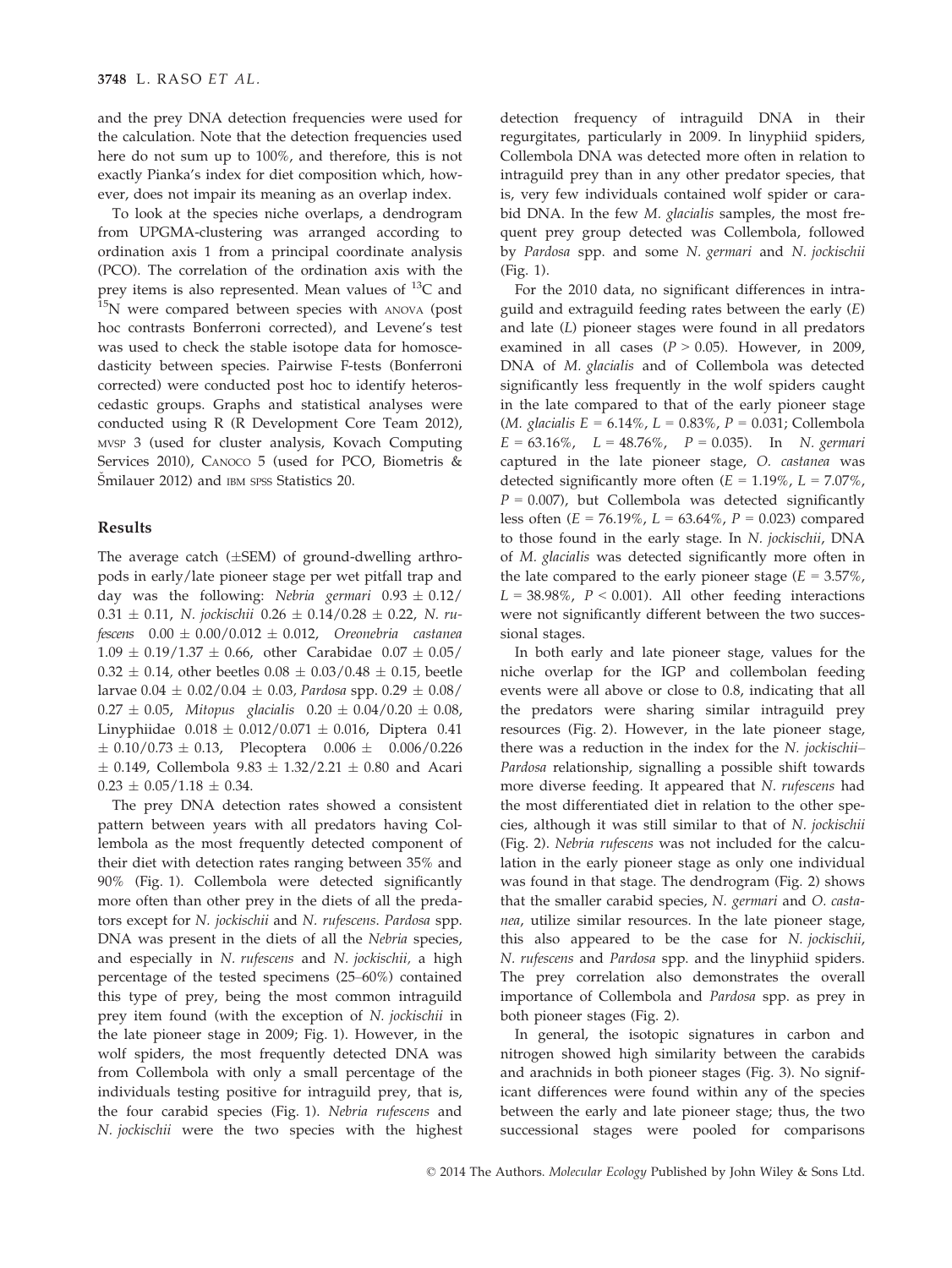

Fig. 1 Percentage of the number of predators testing positive for each type of prey for the year 2009 (a) and 2010 (b). For each species, the results for the early pioneer stage are represented by the empty symbols and the late pioneer stage with the full symbols  $(+)$  =  $\oplus$ , x = \*). Error bars represent the 95% interval calculated using a binomial exact test. At the top of each section, the total number of a particular taxon caught in each area is given. nA = Total number of individuals caught in the early pioneer stage, nB = Total of individuals caught in the late pioneer stage. Taxa names: Liny = Linyphiidae, M.gla = Mitopus glacialis, N.ger = Nebria germari, N.joc = Nebria jockischii, N.ruf = Nebria rufescens, O.cas = Oreonebria castanea, and Pardosa = Pardosa spp.

between species. The isotopic signature in nitrogen differed significantly between the five predatory species  $(F_{4, 66}=3.87, P=0.007)$ , and the post hoc tests revealed that the  $\delta^{15}N$  signal of *Pardosa* spp. was significantly higher than the one of *N. germari* ( $P = 0.022$ ) and *O. cas*tanea ( $P = 0.014$ ). No significant differences were found between the species regarding their mean carbon isotopic signature.

Carbon isotopic signal is indicative of the food sources used, and Levene's test showed that significant differences in the variances of the predators'  $\delta^{13}C$  signal  $(P = 0.004)$  occurred. Pairwise comparisons via F-tests showed that the variance in  $\delta^{13}$ C was significantly larger in N. jockischii and N. rufescens compared to O. castanea ( $P < 0.01$  and  $P = 0.02$  after Bonferroni correction, respectively). The same was true for the comparison between N. jockischii and Pardosa spp., where the carbon signal was significantly wider in the former than the latter ( $P = 0.02$  Bonferroni corrected). For the  $\delta^{15}$ N signal, no significant effect was found regarding the variance of the data.

#### Discussion

Contrary to our initial hypothesis, we were not able to detect a clear difference in the prey detection frequencies of the predators between the early and late pioneer stages in the 2 years investigated. There were only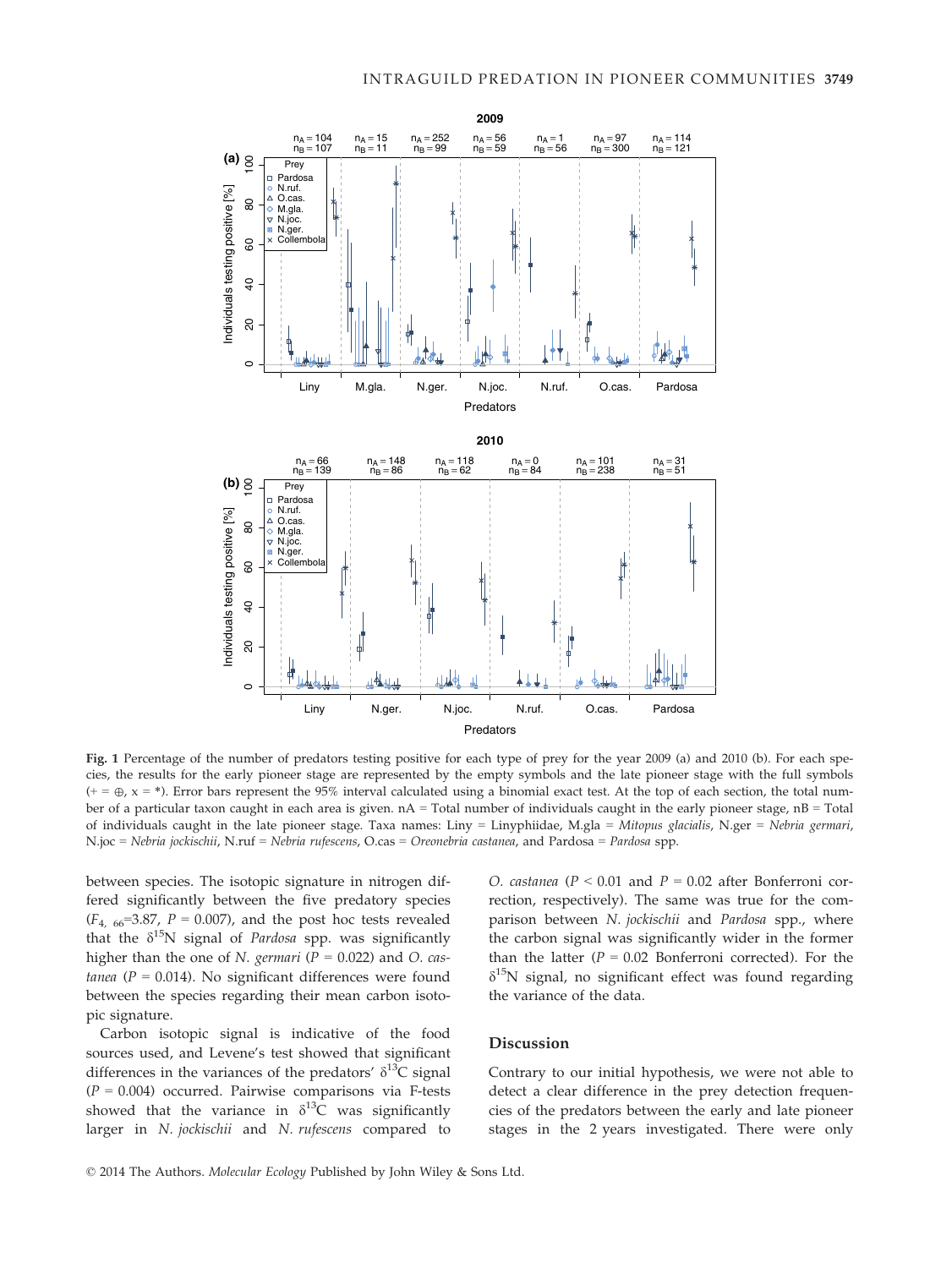

Fig. 2 Dendrograms of Pianka's niche overlap for early and late pioneer stages on a common scale with the predators arranged according to the PCO's ordination axis 1. In addition, the correlations of the ordination axis with the prey items are included.



Fig. 3 Mean delta  $^{15}N$  and  $^{13}C$  signatures ( $\pm$ 1SD) for the carabids and wolf spiders collected in the Rotmoos glacier foreland in early (a) and late (b) pioneer stages. Species names: N. ger = Nebria germari, N. joc = Nebria jockischii, N. ruf = Nebria rufescens, O.cas = Oreonebria castanea, and Par. sp = Pardosa spp.

significant differences in the feeding patterns between early and late pioneer stage in Pardosa spp., Nebria jockischii and N. germari, but none of them was in line with our hypothesis as the intraguild prey DNA detection rates were higher in the late compared to the early pioneer stage. We assumed that there would be more IGP in the earlier pioneer stage due to the lack of nonintraguild prey as confirmed with the wet pitfall traps in 2009. However, our work demonstrates that Collembola are an important prey resource right at the start of the glacier foreland succession, as predators caught in the traps closest to the glacier snout frequently tested positive for them. The overall high detection rates of collembolan prey in all of the pioneer predators in the current study supports the notion of König et al. (2011) 'that the formation of terrestrial food webs during early primary succession heavily relies on prey out of the decomposer system'.

Our results also suggest that in the Rotmoos glacier foreland, IGP interactions are symmetrical according to the definition of Polis et al. (1989) as, apart from the linyphiid spiders, all predator species fed on each other to a certain extent. However, the carabid species were more frequently consuming other intraguild prey (especially wolf spiders) than were the spiders. Nebria jockischii, the largest of the four carabid species investigated here, seems to act as the top intraguild predator, being one of the most diverse feeders with a high proportion of lycosid prey but with very few other predators feeding on it.

The diurnal or nocturnal behaviour of the predators should be taken into account when explaining the observed intraguild interactions. Nebria jockischii and N. rufescens are known to be both diurnal and nocturnal (Kaufmann & Juen 2001; Gereben-Krenn et al. 2011), while N. germari and Oreonebria castanea are considered to be nocturnal, although N. germari has also been spotted during the day (Gereben 1995). Pardosa spp. are diurnal as are the harvestmen (personal observation). The more likely encounter between N. jockischii/N. rufescens and Pardosa spp. during the day could also be a reason for the higher rate of predation on the wolf spiders. It is also important to consider that IGP does not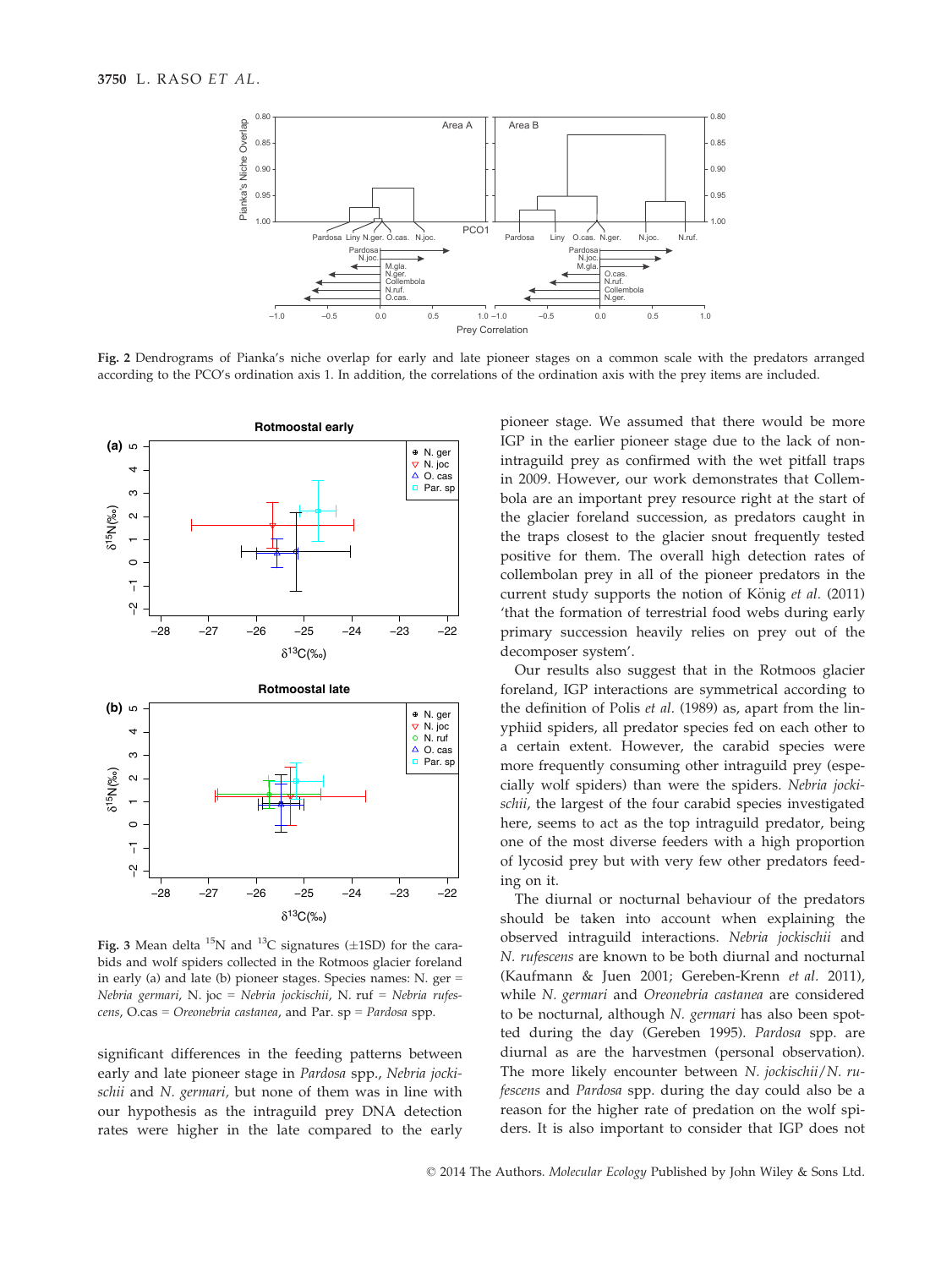necessarily have to be on adults because beetle larvae, spiderlings and eggs will also be detected in the guts and all these predators reproduce in the glacier foreland (Kaufmann & Juen 2001).

Overall, the current results from the stable isotope analysis are consistent with those of König  $et$   $al.$  (2011), with all carabid and arachnid species clearly falling into the predator guild. Although stable isotope analysis integrates the diet over larger time spans, only food sources which differ in their isotopic composition can be differentiated, providing it with a low resolution on what has been consumed specifically (Boecklen et al. 2011). Furthermore, the absence of isotopic variability in  $13C$  among the prey available to the pioneer predators, as indicated by the study of König et al. (2011), might explain their poor isotopic separation. However, the variability of the  $^{13}C$  signal of N. jockischii and N. rufescens was larger than in the other predators. As summarized by Bearhop et al. (2004),  $^{13}$ C can suggest food sources from different origins just as  $15N$  variation is a good proxy for changes in trophic position. In this case, we could hypothesize that N. jockischii and N. rufescens, the two largest carabids in this pioneer community, are feeding on a wider range of prey which may also originate from different habitats. Those two species are known to preferably occur along glacier streams (Kaufmann & Juen 2001) and thereby might also consume aquatic prey such as chironomids, simulids and stoneflies which have a significantly depleted  $^{13}$ C signature compared to terrestrial invertebrates found in this glacier foreland (König et al. 2011). The significantly lower variability in  $^{13}C$  found in *Pardosa* spp., and the two smaller carabid species O. castanea and N. germari points towards a narrower prey range. This interpretation is supported by general theory on predator–prey body mass relationships, suggesting that small predators have narrow diets while large predators feed on a wide range of prey and occupy higher trophic levels (Woodward & Hildrew 2002). On the other hand, carabid and harvestmen are known to readily feed on dead prey (Morse 2001; Foltan et al. 2005) and spiders can also be scavengers, particularly if the prey has not been dead for too long (Cramer 2008; Von Berg et al. 2012). This means that smaller predators are able to feed on larger prey, relaxing the size relationships in predator– prey interactions to some extent.

Niche differentiation analysis, based on molecular prey detection, also suggests that small carabids, spiders and large carabids differ in their trophic niche. The reduction in niche overlap which was observed in the late pioneer stage could be the result of an increase in species richness (Winemiller et al. 2001), suggesting that with an increase in prey choice, the predators are able to start to specialize and be more selective. Whether this development continues over a longer time span and is then even more pronounced on older areas with higher species richness would be an interesting topic to examine in further investigations. Furthermore, it is important to note that these results are based only on the IGP and collembolan data and it would be necessary to include the whole prey spectrum of the pioneer predators to reach more definitive conclusions.

There are a number of things that need to be considered when interpreting the present findings such as secondary predation (Sheppard et al. 2005). In our system, the main source of secondary prey most likely is collembolans. However, for all tested predators, Collembola DNA was rarely detected together with that of another prey (~10% of samples). It is therefore unlikely that secondarily predated prey affected our results considerably. Cannibalism also goes undetected by our molecular prey detection system, which does not differentiate between DNA of the same species. However, spiders are known to be cannibalistic (Wagner & Wise 1996; Vanacker et al. 2004; Rypstra & Samu 2005); therefore, the significance of intraguild prey might have been underestimated by the current molecular data. This suspicion is supported by the comparably high  $15N$  signature of *Pardosa* spp., indicating a significant share of intraguild prey in their diet. However, according to the molecular data, the lycosids were rarely feeding on carabid beetles or the harvestman, which suggests that their high  $15N$  signal was derived by feeding on congeners. It is also important to keep in mind that gut content prey DNA detection rates do not necessarily equate to the proportion of each prey consumed. For example, although the high detection rates for Collembola, the only extraguild prey examined in the current study, show that this prey is frequently consumed, we cannot conclude with certainty that collembolans are the most significant prey in the overall diet.

Predator mobility between areas does not seem to be a source of error as previous mark–recapture experiments showed 1.5–6 m mean daily movement and hardly any recaptures beyond distances of 50 m (Baldes 2009; Brunner 2011). Predation events occurring within the traps when potential prey is exposed to predators will bias the trophic analyses as these feeding interactions might not happen under natural conditions (King et al. 2008). This source of error is also unlikely to have affected the current data as we used wood chips in all pitfall traps as shelter and to allow caught animals to hide from each other. Moreover, prey remains potentially stemming from such intratrap predation events were rarely observed, that is, during the overall 2009 sampling campaign only in 19 occasions such remains were found.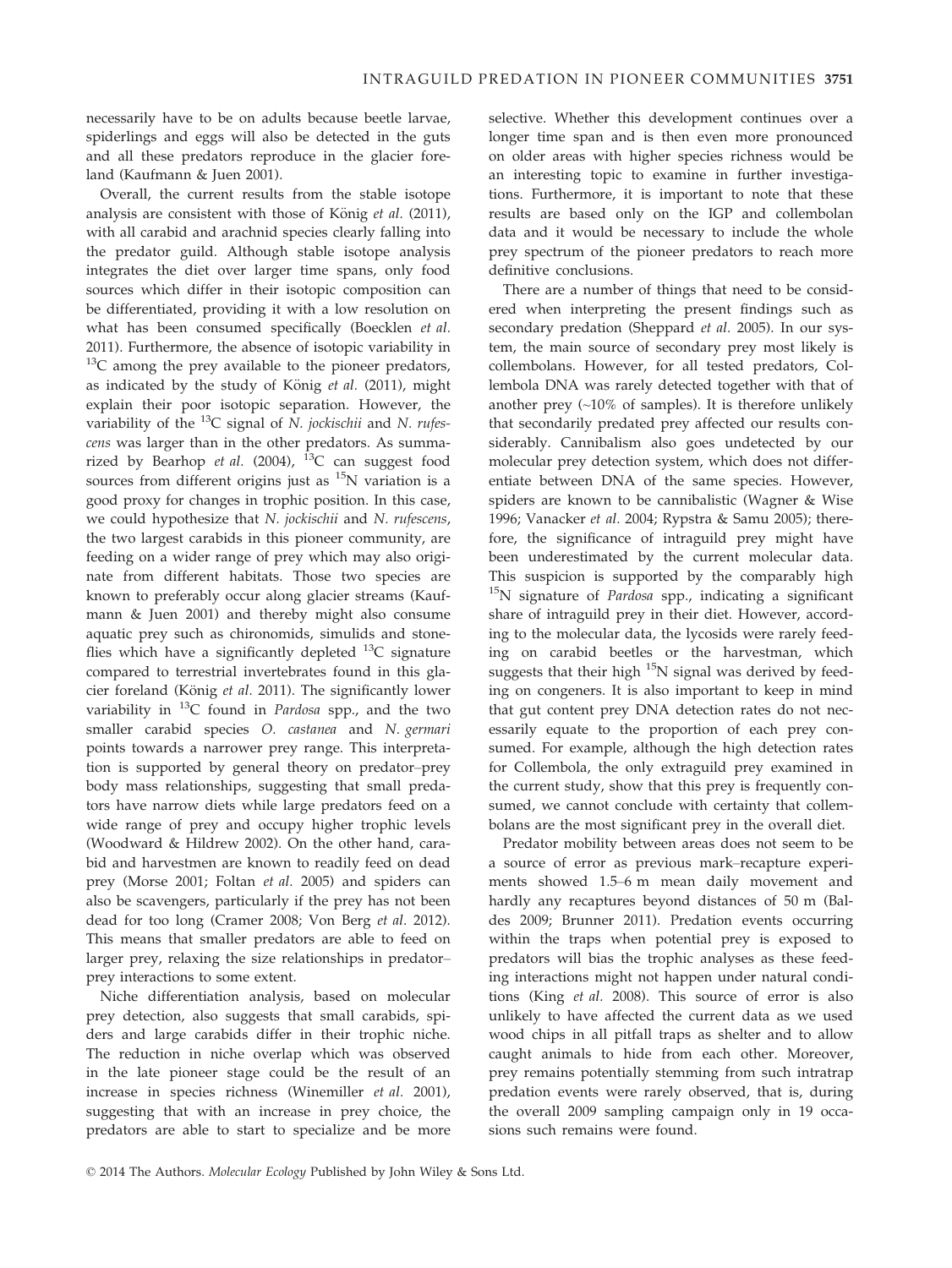We can conclude that intraguild prey plays an important part in the diet of the predators colonizing the pioneer stages in the glacier foreland, but autochthonous detrital prey in the form of Collembola is an important source of food too. Contrary to our initial belief, the detection frequency of intraguild prey was not lower in the late compared to the early pioneer stage, suggesting that in these early successional stages, the levels of IGP stay constant. This view is supported by the  $^{15}N$  data which were not significantly altered between predators collected in early and late pioneer stage. However, the predators separated into different trophic niches with large carabid beetles acting as intraguild predators with a wider dietary range and small carabid beetles showing a more restricted diet while wolf spiders serve as intraguild prey for the larger carabids.

#### Acknowledgements

This work was supported by funds provided by the Austrian Science Fund FWF via the project 'Invertebrate food webs in recently deglaciated alpine areas', project number P20859-B17, with a PhD studentship for LR from the University of Innsbruck and by the Alpine Research Centre Obergurgl of the University of Innsbruck. The authors would like to thank Javier Corripio for improving the manuscript and help with R. Dominick Bangratz for contributing to stable isotope sample preparation and Klaus Schallhart for sending isotope samples and forwarding the analysis results. Two anonymous reviewers for improving the manuscript.

#### References

Agresti A (2002) Categorical Data Analysis. Wiley: New York.

- Agustí N, Shayler SP, Harwood JD et al. (2003) Collembola as alternative prey sustaining spiders in arable ecosystems: prey detection within predators using molecular markers. Molecular Ecology, 12, 3467–3475.
- Baldes M (2009) Abundanz, räumliche Verteilung und Nahrungsquellen räuberischer Arthropoden in einem Gletschervorfeld. Master Thesis, University of Innsbruck.
- Bearhop S, Adams CE, Waldron S, Fuller RA, Macleod H (2004) Determining trophic niche width: a novel approach using stable isotope analysis. Journal of Animal Ecology, 73, 1007–1012.
- Bilde T, Axelsen JA, Toft S (2000) The value of Collembola from agricultural soils as food for a generalist predator. Journal of Applied Ecology, 37, 672–683.
- Biometris, Smilauer P (2012) CANOCO Software for Canonical Community Ordination (Version 5). MicroComputer Power, Ithaca, New York, USA.
- Boecklen WJ, Yarnes CT, Cook BA, James AC (2011) On the use of stable isotopes in trophic ecology. Annual Review of Ecology Evolution and Systematics, 42, 411–440.
- Brunner S (2011) Erfassung der räuberischen Arthropoden auf jungen Gletschermoränen. Master Thesis, University of Innsbruck.
- Carreon-Martinez L, Heath DD (2010) Revolution in food web analysis and trophic ecology: diet analysis by DNA and stable isotope analysis. Molecular Ecology, 19, 25–27.
- Clopper CJ, Pearson ES (1934) The use of confidence or fiducial limits illustrated in the case of the binomial. Biometrika, 26, 404–413.
- Cramer KL (2008) Are brown recluse spiders, Loxosceles reclusa (Araneae, Sicariidae) scavengers? The influence of predator satiation, prey size, and prey quality. Journal of Arachnology, 36, 140–144.
- Davey JS, Vaughan IP, King RA et al. (2013) Intraguild predation in winter wheat: prey choice by a common epigeal carabid consuming spiders. Journal of Applied Ecology, 50, 271–279.
- R Development Core Team (2012) R: A Language and Environment for Statistical Computing. R Foundation for Statistical Computing, Vienna, Austria.
- Eitzinger B, Traugott M (2011) Which prey sustains coldadapted invertebrate generalist predators in arable land? Examining prey choices by molecular gut-content analysis. Journal of Applied Ecology, 48, 591–599.
- Foltan P, Sheppard S, Konvicka M, Symondson WOC (2005) The significance of facultative scavenging in generalist predator nutrition: detecting decayed prey in the guts of predators using PCR. Molecular Ecology, 14, 4147–4158.
- Gereben BA (1995) Cooccurrence and microhabitat distribution of 6 nebria Species (Coleoptera, Carabidae) in an alpine glacier retreat zone in the Alps, Austria. Arctic and Alpine Research, 27, 371–379.
- Gereben-Krenn BA, Krenn HW, Strodl MA (2011) Initial colonization of new terrain in an Alpine glacier foreland by carabid beetles (Carabidae, Coleoptera). Arctic Antarctic and Alpine Research, 43, 397–403.
- Gobbi M, Fontaneto D, De Bernardi F (2006) Influence of climate changes on animal communities in space and time: the case of spider assemblages along an alpine glacier foreland. Global Change Biology, 12, 1985–1992.
- Gobbi M, Rossaro B, Vater A et al. (2007) Environmental features influencing Carabid beetle (Coleoptera) assemblages along a recently deglaciated area in the Alpine region. Ecological Entomology, 32, 682–689.
- Gratton C, Forbes AE (2006) Changes in delta C-13 stable isotopes in multiple tissues of insect predators fed isotopically distinct prey. Oecologia, 147, 615–624.
- Greenstone MH, Shufran KA (2003) Spider predation: speciesspecific identification of gut contents by polymerase chain reaction. Journal of Arachnology, 31, 131–134.
- Hardy CM, Krull ES, Hartley DM, Oliver RL (2010) Carbon source accounting for fish using combined DNA and stable isotope analyses in a regulated lowland river weir pool. Molecular Ecology, 19, 197–212.
- Harper GL, King RA, Dodd CS et al. (2005) Rapid screening of invertebrate predators for multiple prey DNA targets. Molecular Ecology, 14, 819–827.
- Hawes TC (2008) Aeolian fallout on recently deglaciated terrain in the high Arctic. Polar Biology, 31, 295-301.
- Hodge MA (1999) The implications of intraguild predation for the role of spiders in biological control. Journal of Arachnology, 27, 351–362.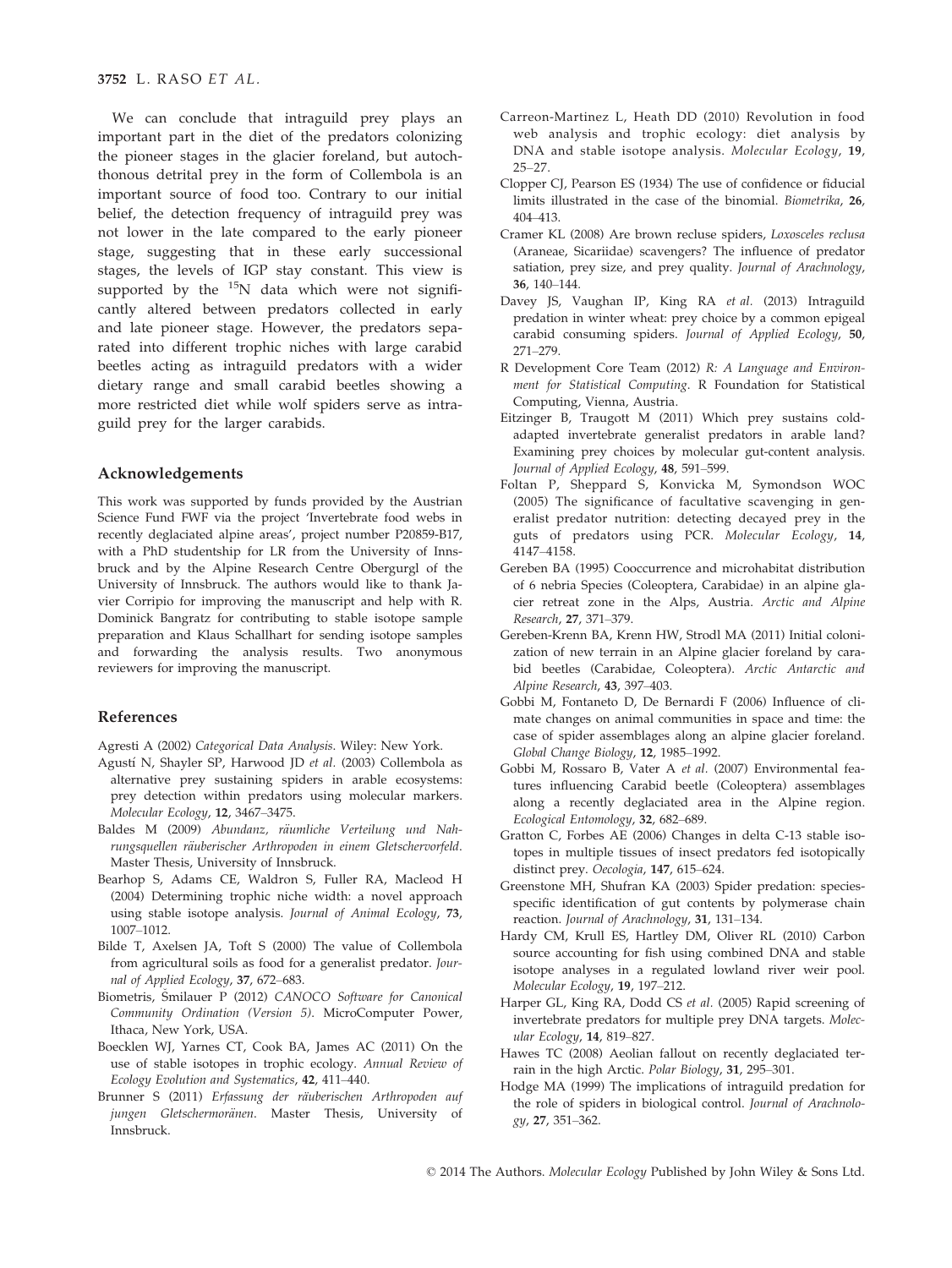- Hodkinson ID, Coulson SJ, Harrison J, Webb NR (2001) What a wonderful web they weave: spiders, nutrient capture and early ecosystem development in the high Arctic – some counter-intuitive ideas on community assembly. Oikos, 95, 349–352.
- Hodkinson ID, Webb NR, Coulson SJ (2002) Primary community assembly on land – the missing stages: why are the heterotrophic organisms always there first? Journal of Ecology, 90, 569–577.
- Hodkinson ID, Coulson SJ, Webb NR (2004) Invertebrate community assembly along proglacial chronosequences in the high Arctic. Journal of Animal Ecology, 73, 556–568.
- Janssen A, Montserrat M, HilleRisLambers R, de Roos AM, Pallini A, Sabelis MW (2006) Intraguild predation usually does not disrupt biological control. In: Trophic and Guild Interactions in Biological Control (eds Brodeur J, Boivin G), vol 3, pp. 21–44. Springer SBS, Dordrecht.
- Juen A, Traugott M (2005) Detecting predation and scavenging by DNA gut-content analysis: a case study using a soil insect predator-prey system. Oecologia, 142, 344–352.
- Kaufmann R (2001) Invertebrate succession on an alpine glacier foreland. Ecology, 82, 2261–2278.
- Kaufmann R, Juen A (2001) Habitat use and niche segregation of the genus Nebria (Coleoptera: Carabidae) in the Austrian Alps. Bulletin de la societe entomologique Suisse, 74, 237–254.
- Kaufmann R, Fuchs M, Gosterxeier N (2002) The soil fauna of an Alpine glacier foreland: colonization and succession. Arctic Antarctic and Alpine Research, 34, 242–250.
- King RA, Read DS, Traugott M, Symondson WOC (2008) Molecular analysis of predation: a review of best practice for DNA-based approaches. Molecular Ecology, 17, 947–963.
- König T, Kaufmann R, Scheu S (2011) The formation of terrestrial food webs in glacier foreland: evidence for the pivotal role of decomposer prey and intraguild predation. Pedobiologia, 54, 147–152.
- Kovach Computing Services (2010) MVSP: A Multivariate Statistical Package for Windows, ver. 3.0. Kovach Computing Services: Pentraeth, Wales.
- Morse DH (2001) Harvestmen as commensals of crab spiders. Journal of Arachnology, 29, 273–275.
- Nagl F, Erschbamer B (2010) Vegetation und besiedlungsstrategien. In: Glaziale und periglaziale Lebensräume im Raum Obergurgl (eds Koch E-M Erschbamer B), pp. 121–143. innsbruck university press, Innsbruck.
- Newcombe RG (1998) Two-sided confidence intervals for the single proportion: comparison of seven methods. Statistics in Medicine, 17, 857–872.
- Pianka ER (1973) The structure of lizard communities. Annual Review of Ecology and Systematics, 4, 53–74.
- Polis GA, McCormick SJ (1987) Intraguild predation and competition among desert scorpions. Ecology, 68, 332–343.
- Polis GA, Myers CA, Holt RD (1989) The ecology and evolution of intraguild predation – potential competitors that eat each other. Annual Review of Ecology and Systematics, 20, 297–330.
- Pompanon F, Deagle BE, Symondson WOC et al. (2012) Who is eating what: diet assessment using next generation sequencing. Molecular Ecology, 21, 1931–1950.
- Rosenheim JA, Kaya HK, Ehler LE, Marois JJ, Jaffee BA (1995) Intraguild predation among biological-control agents – theory and evidence. Biological Control, 5, 303–335.
- Rypstra AL, Samu F (2005) Size dependent intraguild predation and cannibalism in coexisting wolf spiders (Araneae, Lycosidae). Journal of Arachnology, 33, 390– 397.
- Sheppard SK, Harwood JD (2005) Advances in molecular ecology: tracking trophic links through predator-prey food-webs. Functional Ecology, 19, 751–762.
- Sheppard SK, Bell JR, Sunderland KD, Fenlon J, Skirvin DJ, Symondson WOC (2005) Detection of secondary predation by PCR analyses of the gut contents of invertebrate generalist predators. Molecular Ecology, 14, 4461–4468.
- Sint D, Raso L, Traugott M (2012) Advances in multiplex PCR: balancing primer efficiencies and improving detection success. Methods in Ecology and Evolution, 3, 898– 905.
- Symondson WOC (2002) Molecular identification of prey in predator diets. Molecular Ecology, 11, 627–641.
- Traugott M, Symondson WOC (2008) Molecular analysis of predation on parasitized hosts. Bulletin of Entomological Research, 98, 223–231.
- Traugott M, Bell JR, Raso L, Sint D, Symondson WOC (2012) Generalist predators disrupt parasitoid aphid control by direct and coincidental intraguild predation. Bulletin of Entomological Research, 102, 239–247.
- Traugott M, Kamenova S, Ruess L, Seeber J, Plantegenest M (2013) Empirically characterising trophic networks: what emerging DNA-based methods, stable isotope and fatty acid analyses can offer. Advances in Ecological Research, 49, 177–224.
- Vanacker D, Deroose K, Pardo S, Bonte D, Maelfait JP (2004) Cannibalism and prey sharing among juveniles of the spider Oedothorax gibbosus (Blackwall, 1841) the spider Oedothorax gibbosus (Blackwall, 1841) (Erigoninae, Linyphiidae, Araneae). Belgian Journal of Zoology, 134, 23–28.
- Von Berg K, Traugott M, Scheu S (2012) Scavenging and active predation in generalist predators: a mesocosm study employing DNA-based gut content analysis. Pedobiologia, 55, 1–5.
- Wagner JD, Wise DH (1996) Cannibalism regulates densities of young wolf spiders: evidence from field and laboratory experiments. Ecology, 77, 639–652.
- Werner R, Bruch B, Brand W (1999) ConFlo III an interface for high precision delta(13)C and delta(15)N analysis with an extended dynamic range. Rapid Communications in Mass Spectrometry RCM, 13, 1237–1241.
- Winemiller KO, Pianka ER, Vitt LJ, Joern A (2001) Food web laws or niche theory? Six independent empirical tests. The American Naturalist, 158, 193–199.
- Woodward G, Hildrew AG (2002) Body-size determinants of niche overlap and intraguild predation within a complex food web. Journal of Animal Ecology, 71, 1063–1074.
- Zemp M, Nussbaumer SU, Gärtner-Roer I et al. (2011) WGMS 2011. Glacier Mass Balance Bulletin No. 11 (2008–2009). ICSU (WDS)/IUGG(IACS)/UNEP/UNESCO/WMO, World Glacier Monitoring Service, Zurich, Switzerland.